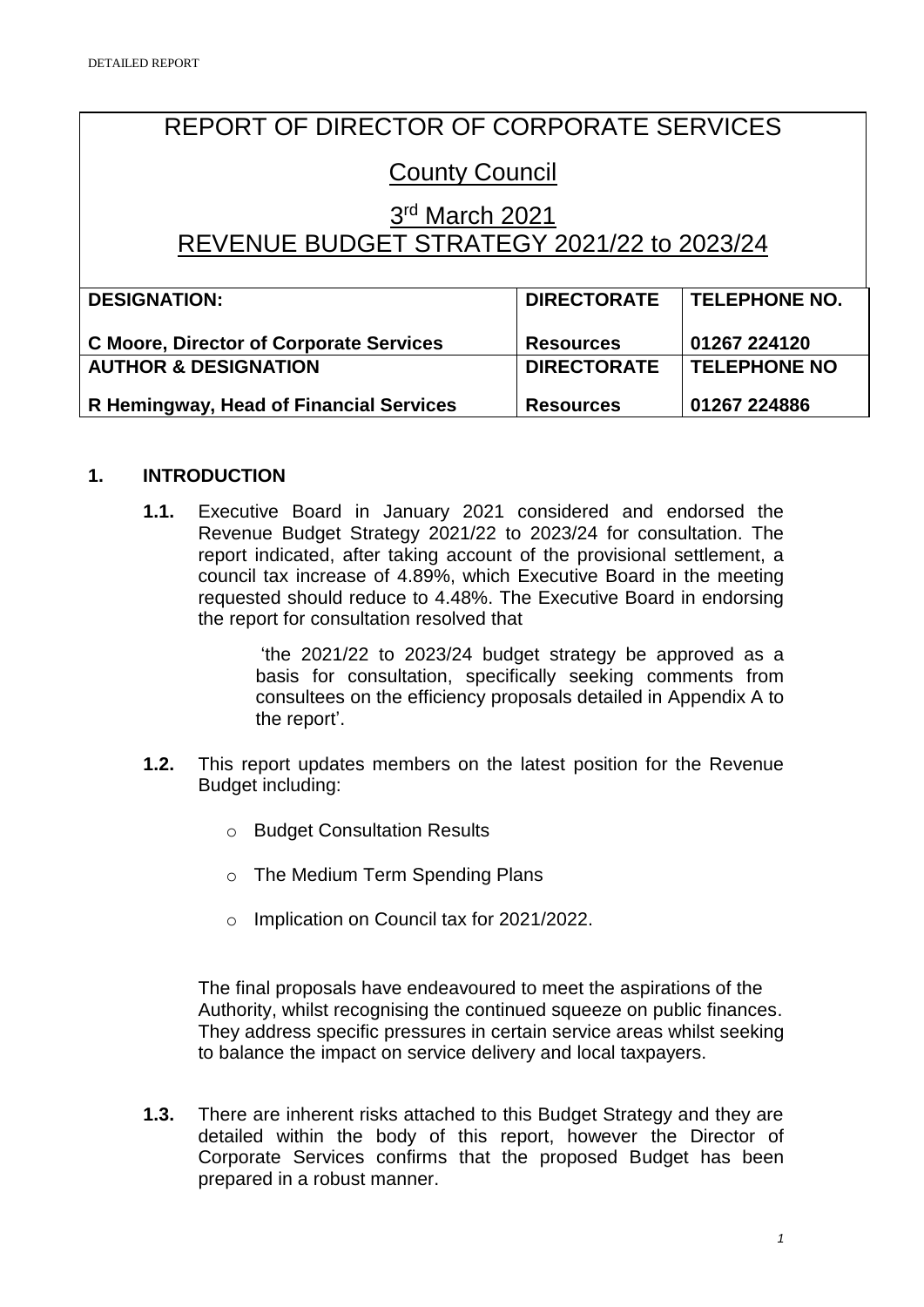- **1.4.** The Executive Board needs to consider these detailed proposals and make recommendations to County Council in accordance with Council policy.
- **1.5.** The provisional settlement was more favourable than expected, however the scale of uncertainty facing local authorities, as outlined in this report is such that local government financing remains on a precarious footing. Yet again, decisions have had to be made in respect of prioritisation of services and the inclusion of further budget reductions in order to achieve what hopefully is an acceptable Council Tax increase.

## **2. CONSULTATION**

- **2.1.** The original proposals have been subjected to a consultation exercise since the Budget Strategy reports were presented to the Executive Board on the 18th January 2021, with the groups and committees being invited to comment in the following manner:
	- o Public Consultation
	- o Town and Community Councils
	- o School Budget Forum
	- o Member Seminars
	- o Scrutiny Committees
	- o Trade Union Meetings

Whilst consultation has been as broad as possible, the timeline constraints have inevitably impacted upon the level of response. In particular, it has only been possible for the public consultation to be open for responses for some two and a half weeks, versus a normal expectation of at least six weeks.

A detailed report on the consultation results for each of the above is attached at **Appendix A.**

## **3. BUDGET REQUIREMENT 2021/22**

#### **3.1. Current Year Performance (2020/21) and Covid-19 Impact**

- 3.1.1. As the Authority's core spending requirements remains constant year on year, a review of current year's performance is important in identifying whether there are any underlying problems within the base budget.
- 3.1.2. The current projection for the Revenue Outturn for 2020/21 (based on the December 2020 monitoring) is as follows: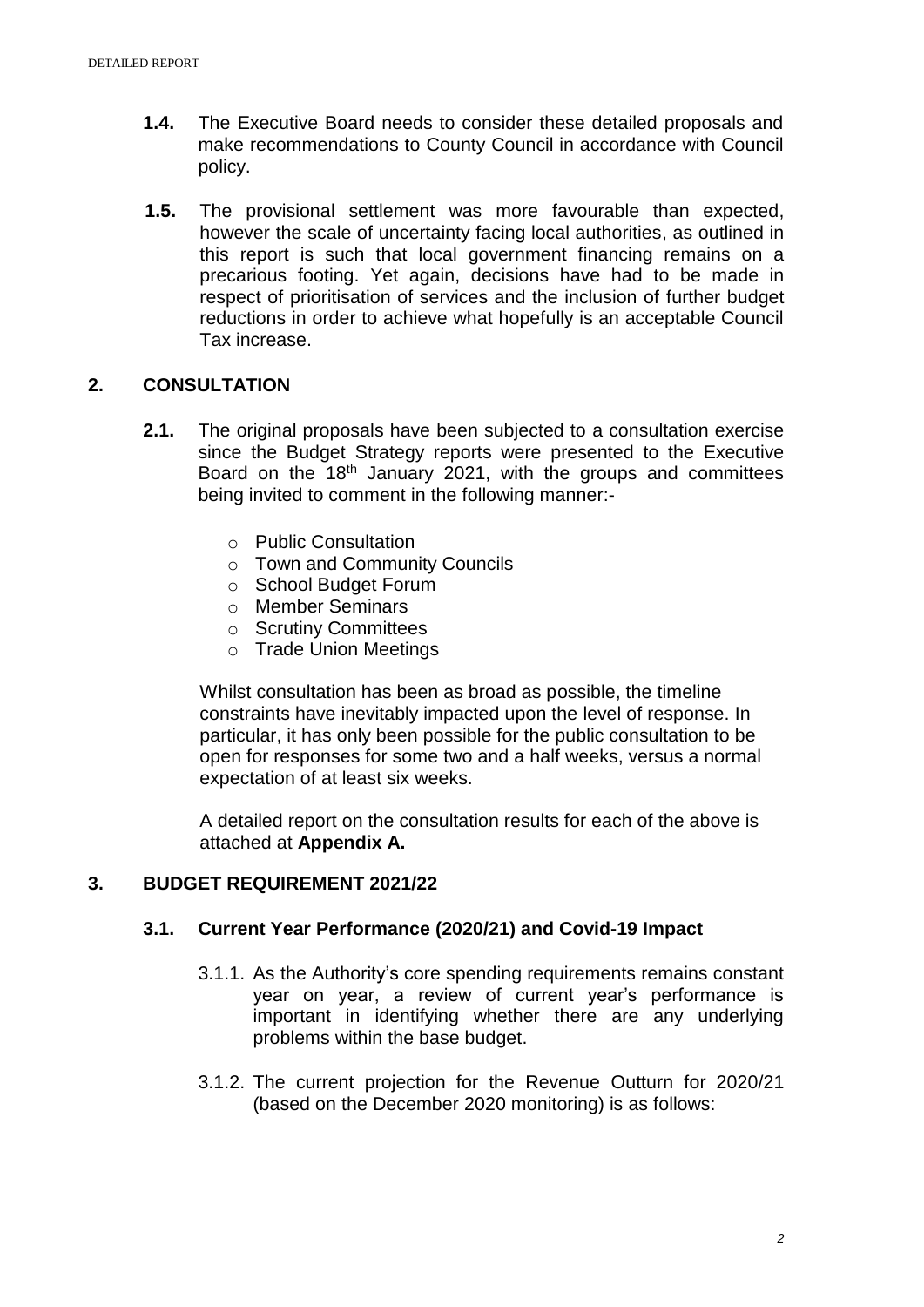| <b>Service</b>                           | <b>Approved</b><br><b>Budget</b> | <b>Total</b><br><b>Expenditure</b> | Variance<br>Forecast |
|------------------------------------------|----------------------------------|------------------------------------|----------------------|
|                                          |                                  | <b>Forecast</b>                    | <b>For Year</b>      |
|                                          | £'000                            | £'000                              | £'000                |
| <b>Chief Executive</b>                   | 13,044                           | 12,342                             | $-702$               |
| Communities                              | 102,882                          | 103,415                            | 533                  |
| Corporate Services                       | 27,587                           | 27,624                             | 37                   |
| <b>Education and Children's Services</b> | 178,291                          | 177,656                            | $-635$               |
| <b>IEnvironment</b>                      | 59,190                           | 59,724                             | 534                  |
| <b>Departmental Expenditure</b>          | 380,995                          | 380,762                            | $-233$               |
| Cont from Dept/Earmarked                 |                                  |                                    |                      |
| <b>Reserves</b>                          |                                  |                                    | 0                    |
| Capital Charges                          | $-19,940$                        | $-21,640$                          | $-1,700$             |
| Levies and Contributions                 | 10,538                           | 10,538                             |                      |
| Transfer to/ from Reserves               |                                  |                                    |                      |
| <b>Net Expenditure</b>                   | 371,593                          | 369,659                            | $-1,933$             |

The main reasons for the departmental overspends are as follows:

- o Communities Department: continued pressure on physical disabilities, learning disabilities and mental health budgets
- o Corporate Services: forecast increase in uncollectable Council Tax as a consequence of the pandemic (largely offset by other underspends)
- o Environment Department: loss of car parking income and other fees not covered under the WG hardship scheme

The Authority is currently forecasting an underspend of £1.933m, the most favourable variance of £1.7m relates to capital charges not incurred during the year as capital schemes suffered delays due to the pandemic. Capital expenditure is very much project based and generally catches up the following year.

3.1.3. In planning for next year's budget, consideration needs to be given to the ability of departments to address any underlying pressures from the current year, as well as the emerging impact of the post Brexit trading arrangements and the ongoing impact of the Covid-19 pandemic.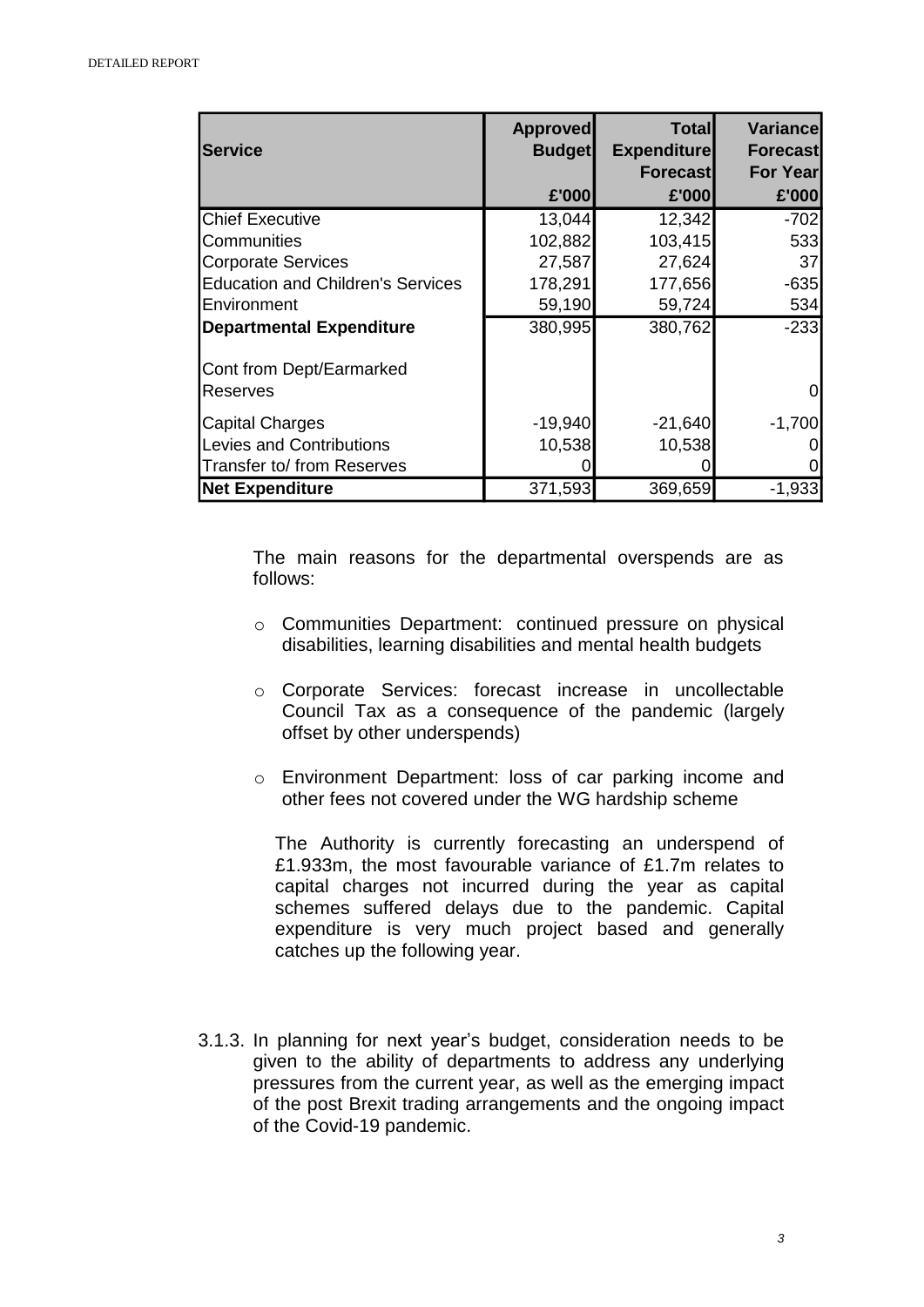- 3.1.4. The impact of the Brexit trading arrangements are now only beginning to be understood, and even now it is not clear which current issues will be resolved or persist. For Local Authority budgets, we expect the greatest uncertainty to be on the Social Care workforce. A report by the King's Fund in January 2021 confirmed that care worker roles are not subject to any immigration rules exemptions unlike the majority of health care professionals.
- 3.1.5. The Covid-19 pandemic has brought previously unimaginable changes to the fabric of our society and our way of life. Across the huge variety of diverse public services which we provide, the impact, and our response to it, has been similarly varied:
	- Many critical services have continued throughout, and in some areas expanded to meet excess demand
	- Some have essentially ceased during lockdown periods, enabling full or partial staff redeployment
	- Others have identified either temporary, or in some cases, permanent changes to delivery methods which have enabled them to recover to at least partial operational capacity

Whatever the particular circumstances, it is universally true that departments have prioritised safe delivery of services and adapted accordingly. In financial terms, we forecast that the full year effect will be additional expenditure of around £20 million and lost income of around £10 million. This has overwhelmingly been recompensed through the WG hardship claims scheme. Similarly, although Council tax collection remains approximately £2 million below where it would be expected at this point, WG have likewise sought to provide financial support. Our response has impacted significantly on current year savings delivery, as well as management capacity to develop and plan for future years savings, and this has shaped our Medium Term Financial Plan.

Looking ahead to next year, the vaccination programme is already proceeding at pace, with the UK currently ahead of all countries apart from Israel and UAE in terms of proportion of population vaccinated. However, the path out of lockdown remains highly uncertain, with expectations changing on a seemingly daily basis. On top of recent increases in job losses, commentators have referenced the possible acute impact which the end of the furlough scheme may have.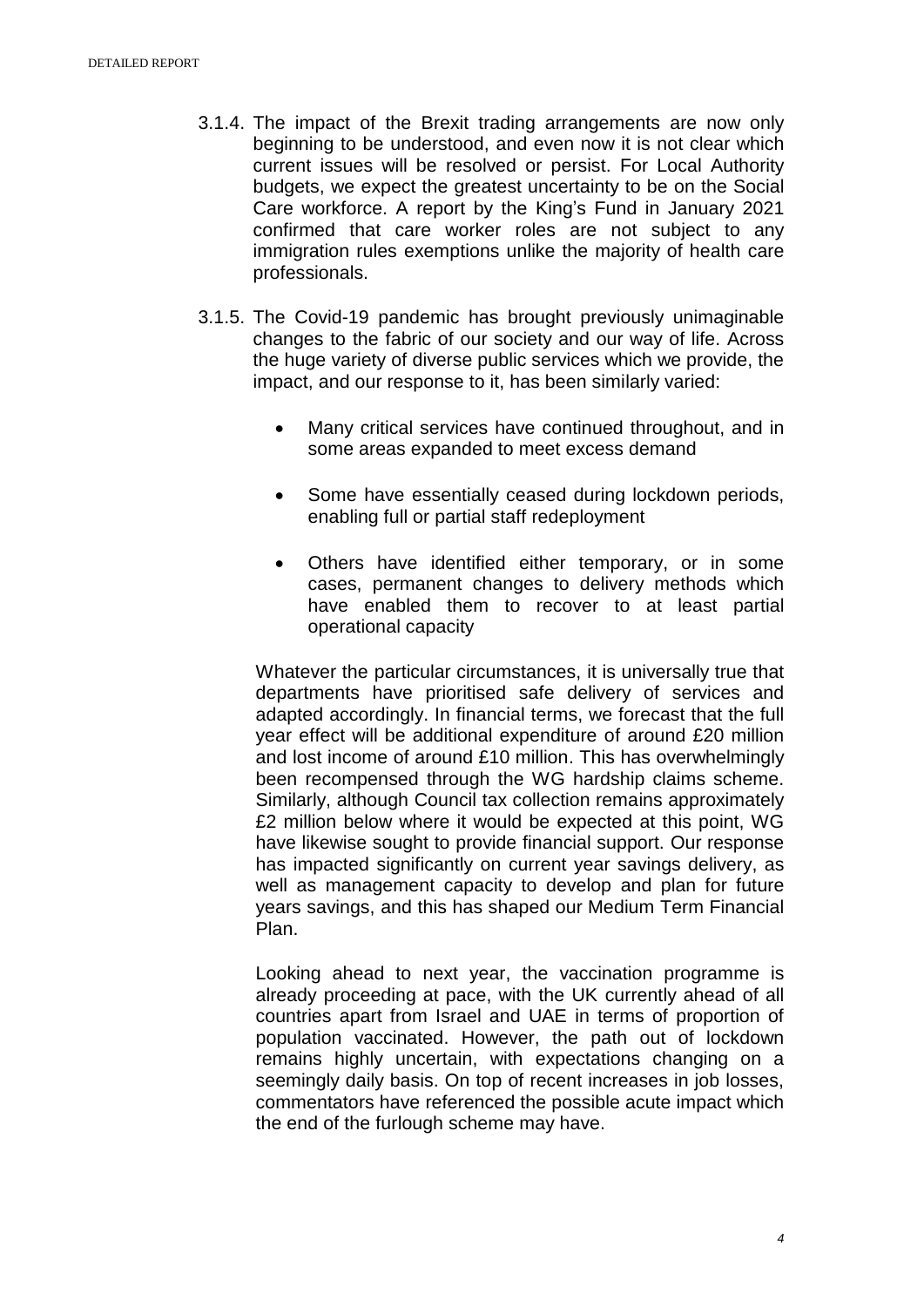It seems certain that restrictions will remain in some form, and public behaviour and confidence will take time to return. Based this outlook, this budget strategy retains the £500k social care contingency and provides the following initial allocations from the £1m general contingency identified:

| Schools                         | £500k |
|---------------------------------|-------|
| Car parking income              | £150k |
| Leisure & Culture income        | £150k |
| <b>Commercial Estate income</b> | £200k |
| Total                           | f1m   |

These allocations will remain under review during the financial year and will be adjusted accordingly if required.

## **3.2. Validation**

- 3.2.1. Validation reflects the changes in expenditure requirements to deliver the **current level** of services in future years. Primarily this is inflation, but also includes some service specific changes. The key changes from the original strategy are as follows:
- 3.2.2. Recorded CPI inflation dropped through 2020, largely driven by the impact of lockdowns and the wider impact of the pandemic. The Office of Budget Responsibility is forecasting a gradual return to 2.0% over the medium term, though there remains the increased risk of inflation as a result of Brexit. Given the scale of current uncertainty, the inflation factors for 2021/22 have been retained at the same level as reported in the draft budget. The provides departments with an element of protection against price movements.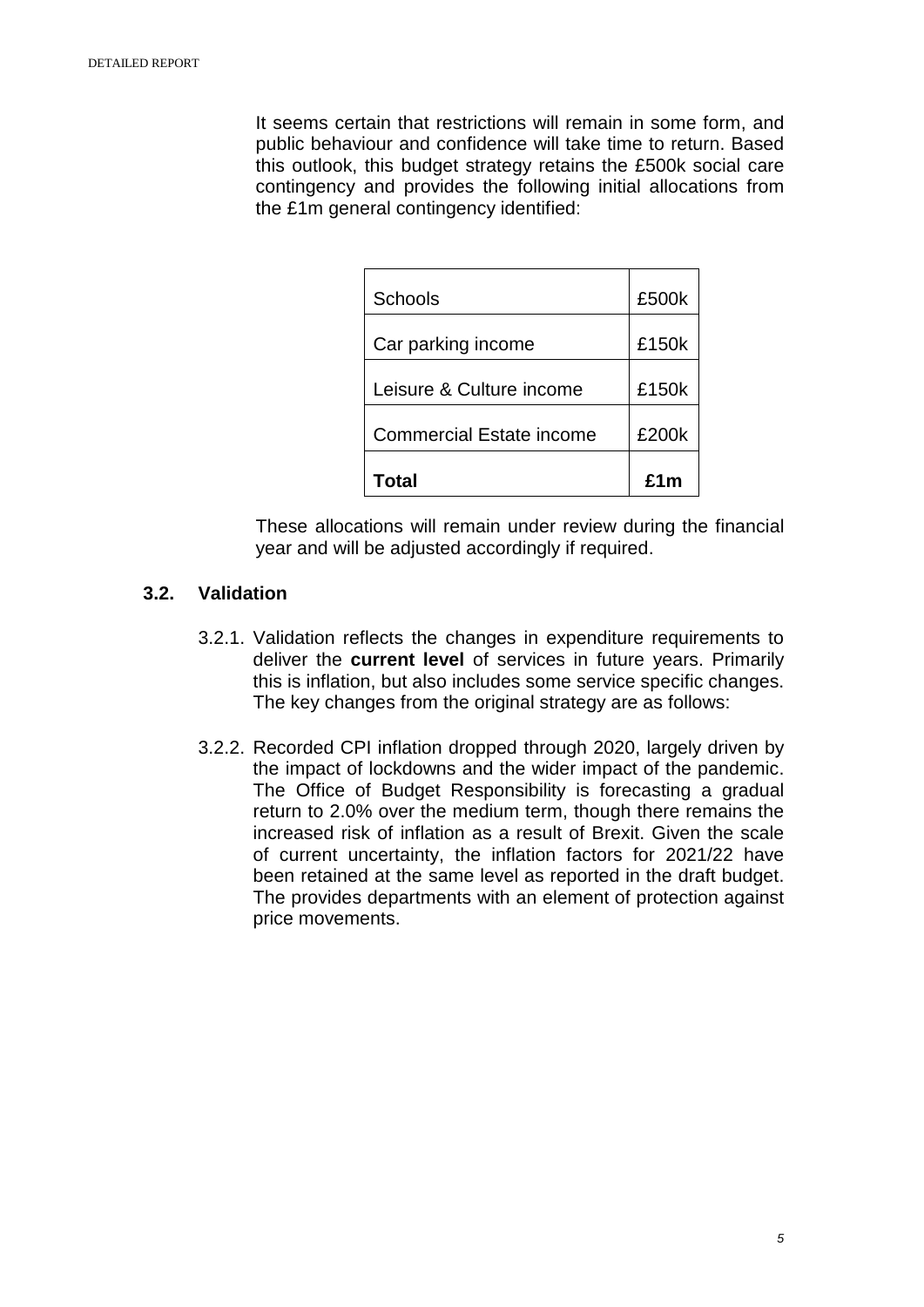|                              | 2021/22  | 2021/22         | 2022/23 | 2023/24 |
|------------------------------|----------|-----------------|---------|---------|
|                              | Original | <b>Proposed</b> |         |         |
| General inflation            | 2.0%     | 2.0%            | 2.0%    | 2.0%    |
| Electricity                  | 5.0%     | 5.0%            | 5.0%    | 5.0%    |
| lGas                         | 5.0%     | 5.0%            | 5.0%    | 5.0%    |
| <b> Fuel</b>                 | 5.0%     | 5.0%            | 5.0%    | 5.0%    |
| Pay Inflation - non teaching | 2.8%     | 2.50%           | 2.50%   | 2.50%   |
| Pay Inflation - Teaching*    | 2.0%     | 2.75%           | 2.50%   | 2.50%   |
| Levies                       | £304k    | £351k           | 2.5%    | 2.5%    |
| lPension Contributions       | nil      | nil             | nil     | nil     |
| Capital Charges              | £500k    | £200k           | £500k   | £500k   |
|                              |          |                 |         |         |
|                              |          |                 |         |         |
|                              |          |                 |         |         |

\* 2021/22 is a weighted average between September 2020 and September 2021.

- 3.2.3. When considering changes to the final budget, members should note that the validation is applied not only to expenditure but income.
- 3.2.4. The capital charges estimate reflects the current policy and the 5 year Capital Programme elsewhere on the agenda, including the continued delivery of the Council's Modernising Education Programme as well as significant investment in the coming years as part of the Swansea Bay City Region. The increase allowed for in 2021/22 has been reduced by £300k from the budget strategy papers due to the significant slippage from 2020/21 and consequent delayed call on this budget. Directly linked to this, it is appropriate to reduce the growth allowed for revenue implications of capital schemes down from £400k to £100k. Together, these two items provide £600k of additional budget headroom.
- 3.2.5. The Swansea Bay City Region is responsible for 9 projects and is reliant upon £241m of UK and Welsh Government Funding. During 2018/19 a joint agreement was approved by all four Local Authorities and a Joint Committee was created. The principle behind the funding structure of the City Deal is that each Local Authority will be required to borrow the value of the funding allocated to their project and the UK and Welsh Government will repay this debt over a 15 year period. The County Council is the Accountable Body for the whole City Deal and also has ownership of four projects: Yr Egin; Pentre Awel (Wellness & Life Science Village); Skills and Talent programme; and Digital Infrastructure – the last two being regional projects.

Welsh Government has approved the project business case for Yr Egin and released funding in respect of this project. Pentre Awel business case is currently with both Governments for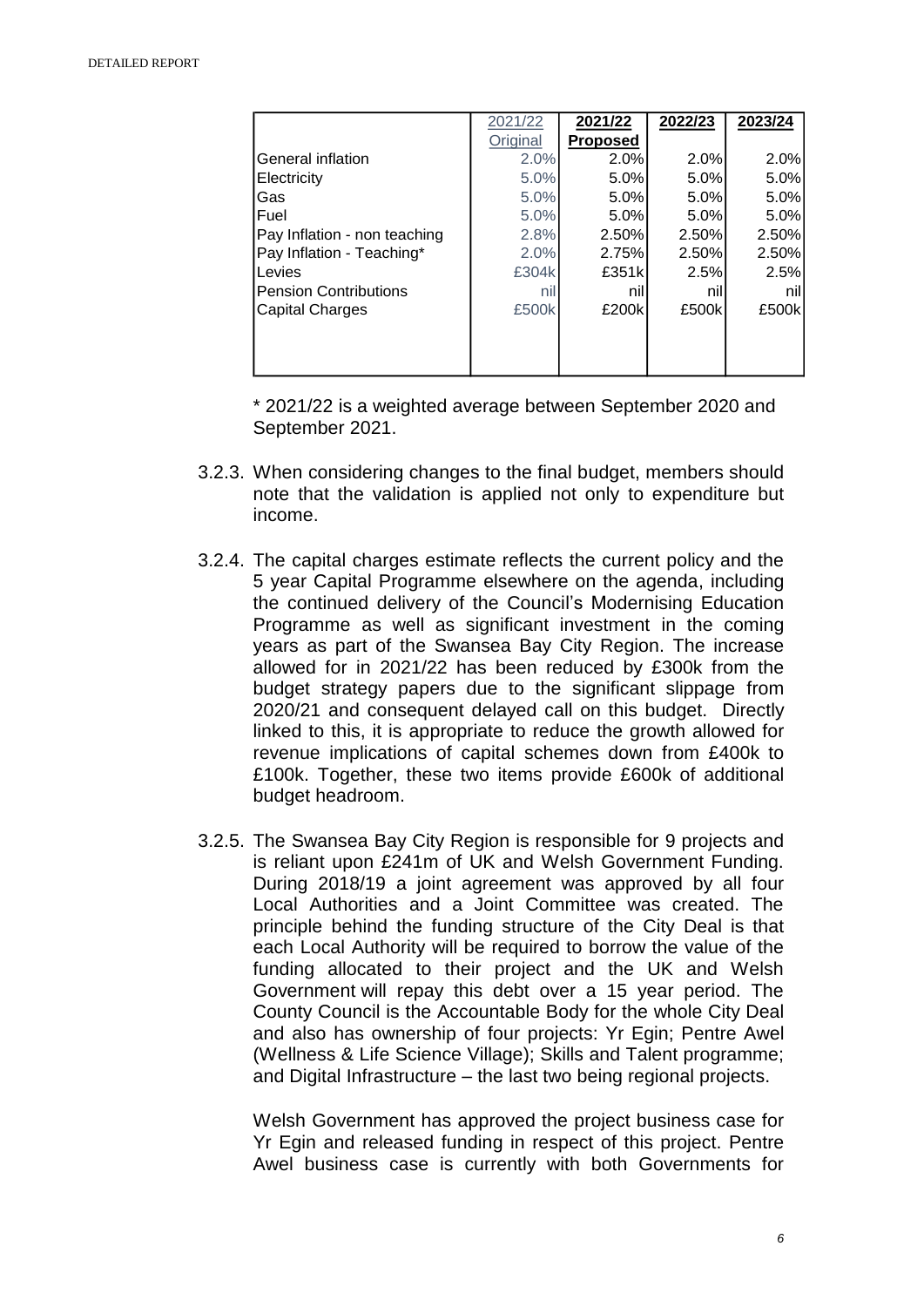approval, this is expected before the end of the current financial year.

The value of CCC City Deal projects and funding has been included within the Capital Programme, as the County Council will be required to borrow against these schemes. Whilst the Government funding is not providing any resources for the interest of the borrowings, the Budget Strategy assumes that there will not be any call on the County Council budgets as the Business Case will provide for such costs in full. It should however be recognised that an agreement has been reached with WG that the Local Authorities will be able to retain 50% of the additional NNDR yield that accrues from the City Deal Projects, the distribution basis is yet to be formally agreed by the Joint Committee.

- 3.2.6. The most significant uncertainty in the budget relates to pay costs for all council staff. In his Autumn Statement, the Chancellor set out proposals for a pay freeze except for the NHS and those earning below £24,000, who would receive "at least £250". However, this is subject to collective pay bargaining, and therefore the Chancellor is not able to unilaterally determine this. Whilst it seems unlikely that this will be resolved soon, informal indications from other local authorities suggest that our draft budget assumption of 2.75% was at the higher end of expectations. This final budget proposes that this assumption is reduced to 2.50% for all staff over the MTFP. The figures presented in Table 1, which is appended to this report include this assumption, while funding will be retained centrally and released to departments as required when negotiations are resolved. This approach will also be applied to school budgets, factoring in the immediate need to provide for the full year effect of the September 2020 teachers pay award, which equated to 3.1% for Carmarthenshire staff. The change provides £510k of annual budget headroom.
- 3.2.7. The draft budget provided for an increase in the Fire Levy of £300k. This has now been confirmed and incorporated into the budget, with an additional increase to Carmarthenshire based on updated population figures, adding £38k. Additionally, funding is provided for a 10% increase to the Brecon Beacons National Park Authority Levy, an increase of £14k vs 2020/21.
- 3.2.8. There is a clear risk to the Budget Strategy as departments may find it difficult to manage their expenditure within these parameters, especially where service specific inflationary increases may differ to the global validation rates. This risk is something that will require close monitoring during the year.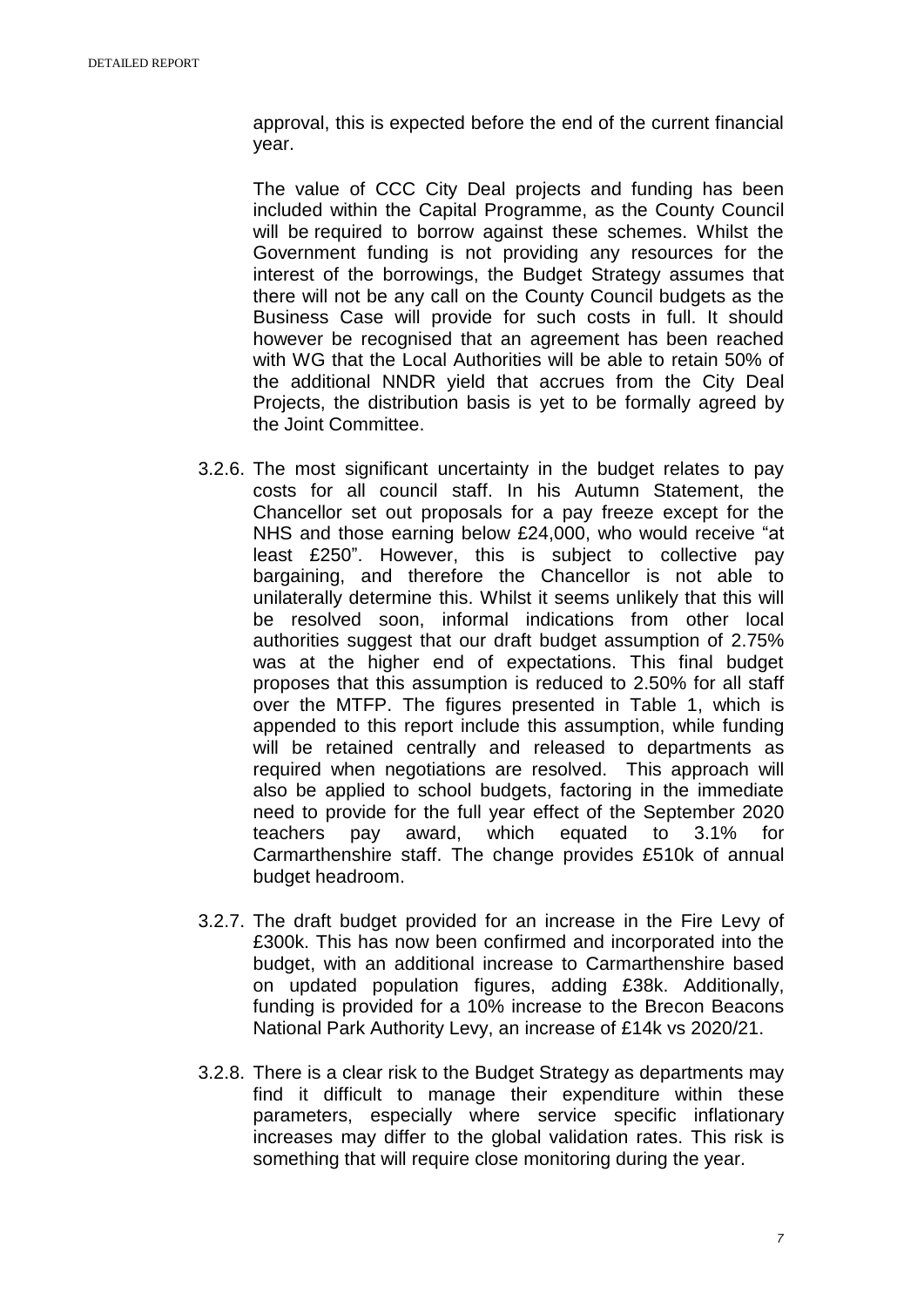3.2.9. In total validation adds £10.0m to the current year's budget.

## **3.3. Cost Reduction Programme**

- 3.3.1. As detailed in the report to Executive Board on  $18<sup>th</sup>$  January 2021, in anticipation of the reductions in this settlement round, significant work in identifying further service efficiencies/ rationalisation proposals had been undertaken and a range of proposals were presented.
- 3.3.2. The current proposals are attached in **Appendix B** and are categorised as follows:

Managerial – cost reductions that result in no perceivable change to the overall level of service delivery or council policy

Policy – Efficiency or service rationalisation proposals that will directly affect service delivery (generally frontline).

- 3.3.3. Equality Impact Assessments have been conducted on those proposals which could have an impact on service delivery. These are intended to identify whether these savings could have a disproportionate impact on one or more groups. Where this is the case appropriate consultation with representatives of such groups will be conducted and measures to mitigate the impact will be considered where possible.
- 3.3.4. There are no new 'policy' proposals. All 'existing policy' proposals have undergone public consultation and Equality Impact Assessments in previous years and Equality Impact Assessments, which can be viewed in previous budget papers.
- 3.3.5. The cost reductions included in the budget strategy are:

|                        | 2021/22 | 2022/23 | 2023/24 |
|------------------------|---------|---------|---------|
|                        | £m      | £m      | £m      |
| Managerial             | 2.438   | 4.346   | 2.429   |
| <b>Existing Policy</b> | 0.073   | 0.565   | 1.115   |
| <b>New Policy</b>      | Nil     | Nil     | Nil     |
| <b>Total</b>           | 2.511   | 4.911   | 3.544   |
| Shortfall against      | Nil     | 0.298   | 1.664   |
| target set             |         |         |         |

#### (Detailed in **Appendix B**)

The shortfall on the targets set in years 2 and 3 of the budget strategy brings further financial risk, and further work will need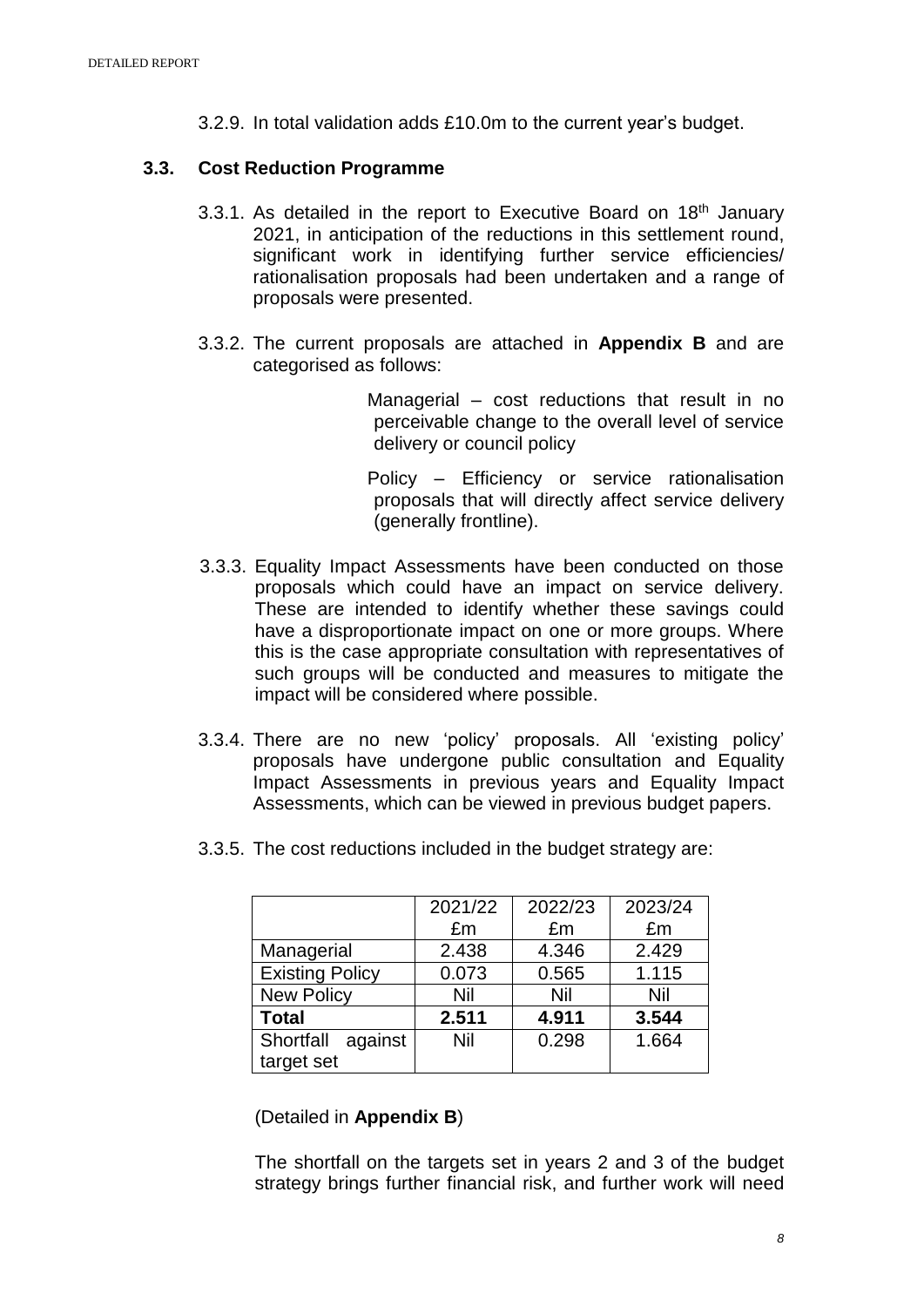to be undertaken in 2021/22 to identify additional cost reduction proposals for the following years.

## **3.4. New Expenditure Pressures**

- 3.4.1. New expenditure pressures are the combination of additional cost to meet existing service needs e.g. increased client base/greater service take up and the costs of meeting change in service provision e.g. policy changes.
- 3.4.2. The draft budget provided £4.6m of funding towards known and unavoidable service pressures as well as £500k social care contingency and £1m general contingency.

A full list of core funded pressures is provided at **Appendix C.**

In addition, members should note additional grant funding of £600k in respect of Social Services and the extension of the Additional Learning Needs grant, worth a further £400k. In total this provides a further £1m of revenue resources

3.4.3. As proposed in the draft budget plans, the 2021/22 revenue budget also includes £1m of funding towards the proposed new economy recovery capital schemes as outlined in the capital programme.

## **3.5. Schools Delegated Budgets**

- 3.5.1. The draft budget was constructed on the basis of full funding to schools for known and unavoidable pay, pensions and inflationary increases.
- 3.5.2. This approach recognises the significant pressure many school budgets are under and an acknowledgement of the time required to effect change. In line with the impact on other areas of the Authority, schools have rightly prioritised their individual response to the pandemic, continuity of learning and ensuring the wellbeing of pupils and staff alike. Consequently, progress made against deficit recovery plans has inevitably been hampered.
- 3.5.3. The most significant financial risk facing schools funding, as identified in last year's budget, remains the uncertainty over future pay rises, and the funding required by schools to meet them. The previous Chancellor's aspiration was to raise starting teachers' salaries to £30,000 by 2022/23. Given that the current Chancellor's proposed pay freeze would include even the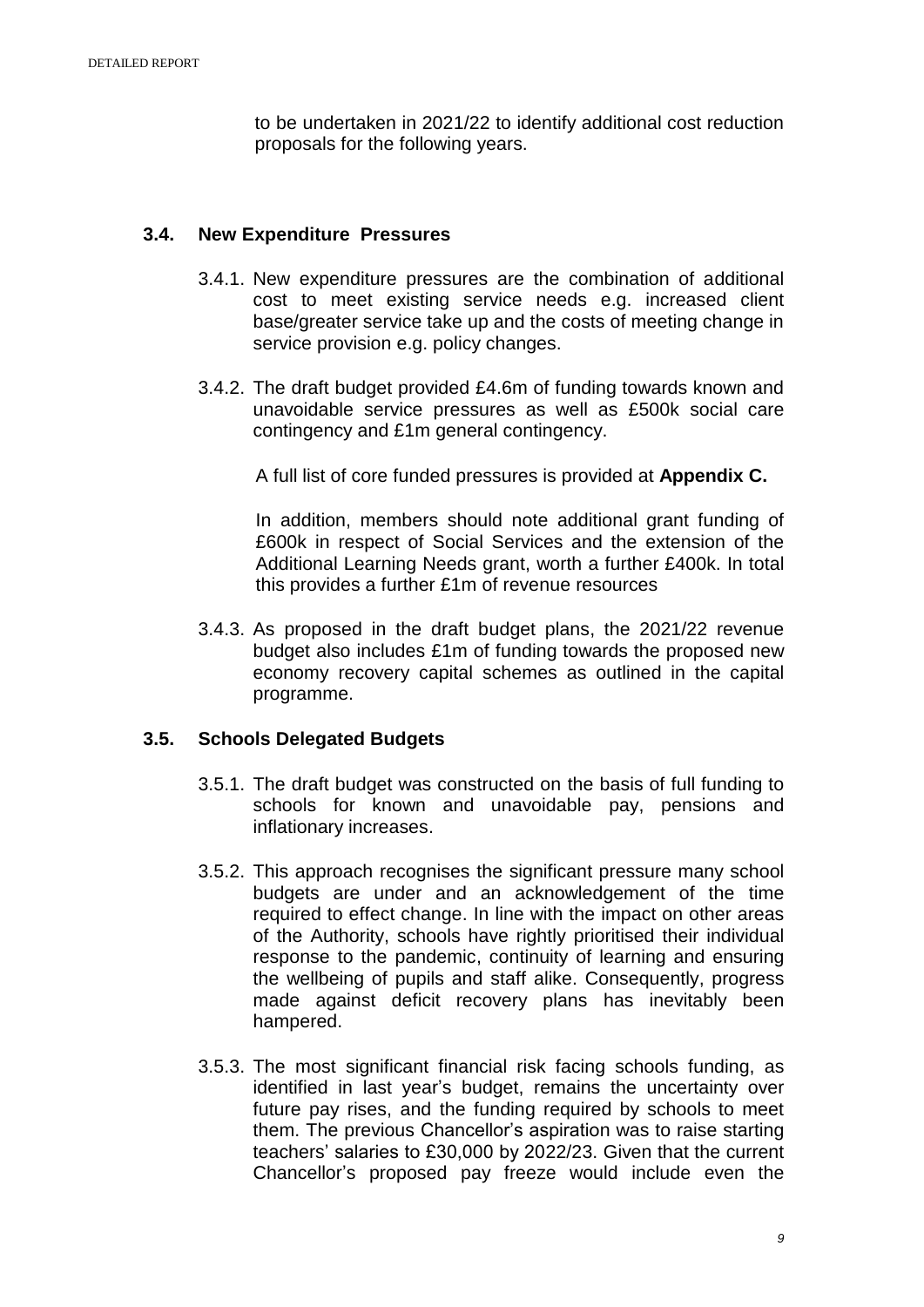lowest teacher pay points, it is not clear how this situation will pan out.

The Minister for Finance's letter which accompanied the provisional settlement was clear that for all staff, WG have not received any pay award funding from Westminster and Local Authorities should make appropriate provision within their MTFP.

## **4. FUNDING**

#### **4.1. Revenue Settlement 2021/22**

- 4.1.1. WG are not due to publish the final local government settlement for 2021/22 until 2 March 2021.
- 4.1.2. Consequently, this paper is based on information already released (subject to legislative process where applicable) in relating to specific funding elements as well as officers assumptions where appropriate. Our working assumption is that WG will make no material change to the headline level of funding, with the exception possibly of continued support for business rates relief – which will itself be subject to the consequential from Westminster spending decisions.
- 4.1.3. Our draft budget was based on an assumed increase of 0.3% to the tax base in 2021/22. The actual increase is higher, increasing budgeted council tax receipts by £267k.
- 4.1.4. When added to the contingency sum in the draft budget, the items highlighted in paragraphs above create additional budget headroom of £958k as set out below:

| Pay assumption $-$ change to 2.5%         | £510k     |
|-------------------------------------------|-----------|
| Reduce revenue implications of capital    | £300k     |
| Reduce Capital charges                    | £300k     |
| Increased tax base                        | £267k     |
| Council tax increase - reduction to 4.48% | £(370)k   |
| <b>Increased Levies</b>                   | $E(49)$ k |
| Total                                     | £958k     |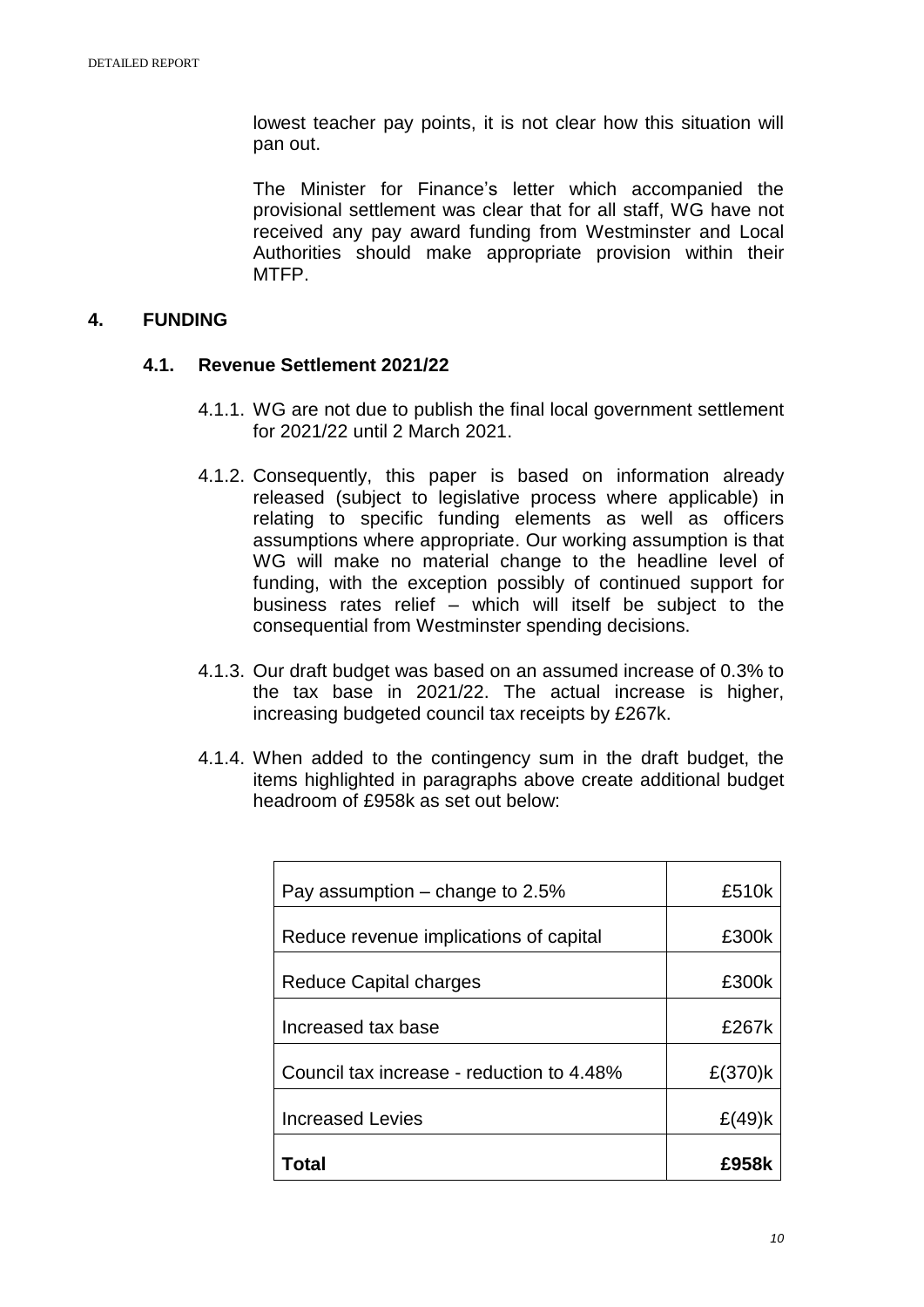This sum is available to members to respond to views expressed in the budget consultation, or other priorities that may be considered, in the form of:

- Removal of savings proposals
- Allocation of funding to new budget pressures or priorities
- Reduction to proposed Council tax

Taking account of any recommendations made by Executive Board, the Director of Corporate Services will need to make any future changes necessary in consultation with the Chief Executive, the Leader and the Executive Board Member for Resources, following receipt of the Final Settlement information from WG on 2<sup>nd</sup> March.

- 4.1.5. Based on the provisional information, the salient points of next year's settlement are noted below:
- 4.1.6. The draft settlement for 2021/22 gave an increase in Standard Spending Assessment (SSA) for Carmarthenshire of £16.4m (4.4%), SSA on an all Wales basis also increased by 4.4%, unadjusted for transfers and new responsibilities.
- 4.1.7. Figures for individual Local Authorities were provided for the one financial year only, 2021/22, with no indicative changes for any future years.
- 4.1.8. Welsh Government confirmed on 15 December that Business Rate Poundage is to be frozen at the current rate of 53.5p.
- 4.1.9. The table below provides a summary of the overall position for this authority after the final settlement:

|                                     | 2020/21    | 2021/22                  | 2020/21                            |
|-------------------------------------|------------|--------------------------|------------------------------------|
|                                     | Settlement | Original<br>Notification | Final<br>Settlement                |
|                                     | £m         | £m                       | £m                                 |
| <b>Standard Spending Assessment</b> | 375.549    | 391.960                  | Available<br>2 <sup>nd</sup> March |
| Aggregate External Finance          | 274.110    | 284.820                  | Available<br>2 <sup>nd</sup> March |
| <b>Difference</b>                   | 101.439    | 107.139                  |                                    |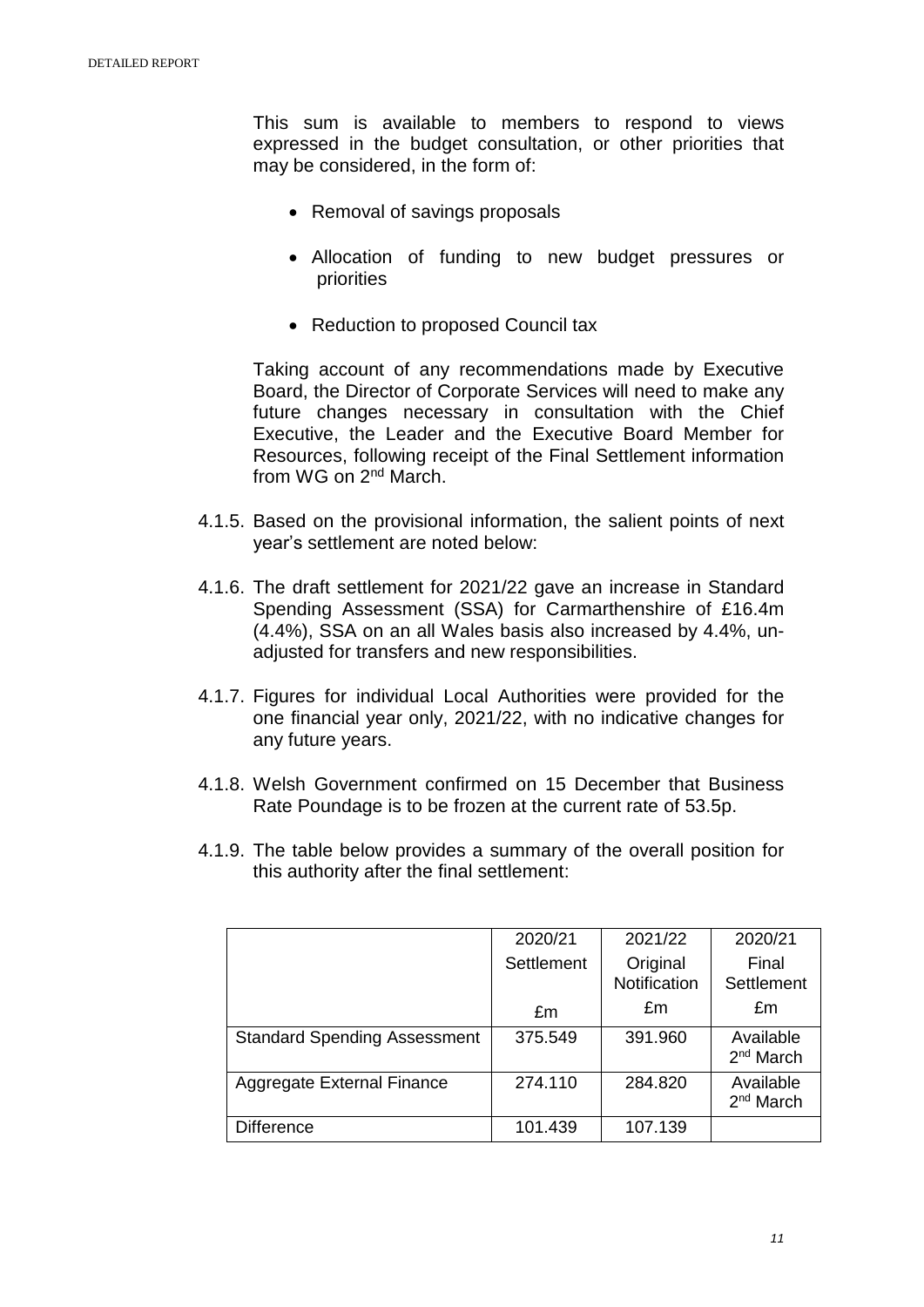The difference represents the sum which WG estimates councils will need to raise through taxation or charging. Against the WG assessed funding requirement for Carmarthenshire, it is notable that the fund gap has increased by £5.7m (5.6%). The WG figures indicate the need for an average Authority to set Band D council tax at £1,403.57, an increase of 5.1% on the equivalent figure last year.

#### **4.2. Internal Funding**

- 4.2.1. Generally speaking, whilst the use of reserves to support annual budgets should not be summarily discounted, it must be treated with caution. Funding on-going expenditure from such funds merely defers and compounds difficult financial problems to the following year. One-off items of expenditure within any budget proposal lend themselves better for such funding support.
- 4.2.2. In deliberating this point however, members must bear in mind any **inherent risks** that may be built into the budget strategy. These include:
	- Continuing and severe impacts of the pandemic, and our response to it impacting upon normal services
	- An unavoidable rebalancing of public sector finances by the UK Government
	- The economic impact on Carmarthenshire business and residents of the post Brexit trade deal
	- The need to deliver challenging efficiency targets in future years
	- Additional pressure on demand lead services, in particular the risk of significant new growth areas such as mental health
	- Overestimation of the future settlements.
	- Lack of Welsh Government forward indicators for 2022/23 onwards.
- 4.2.3. Sensitivity impact analysis:

| <b>Budget</b><br>element | <b>Movement</b>             | <b>Annual</b><br><b>Impact</b><br>£m |
|--------------------------|-----------------------------|--------------------------------------|
| Pay inflation            | 1%                          | 2.3                                  |
| General inflation        | 1%<br>(expenditure<br>only) | 2.2                                  |
| <b>General inflation</b> | 1% (income                  | $-1.3$                               |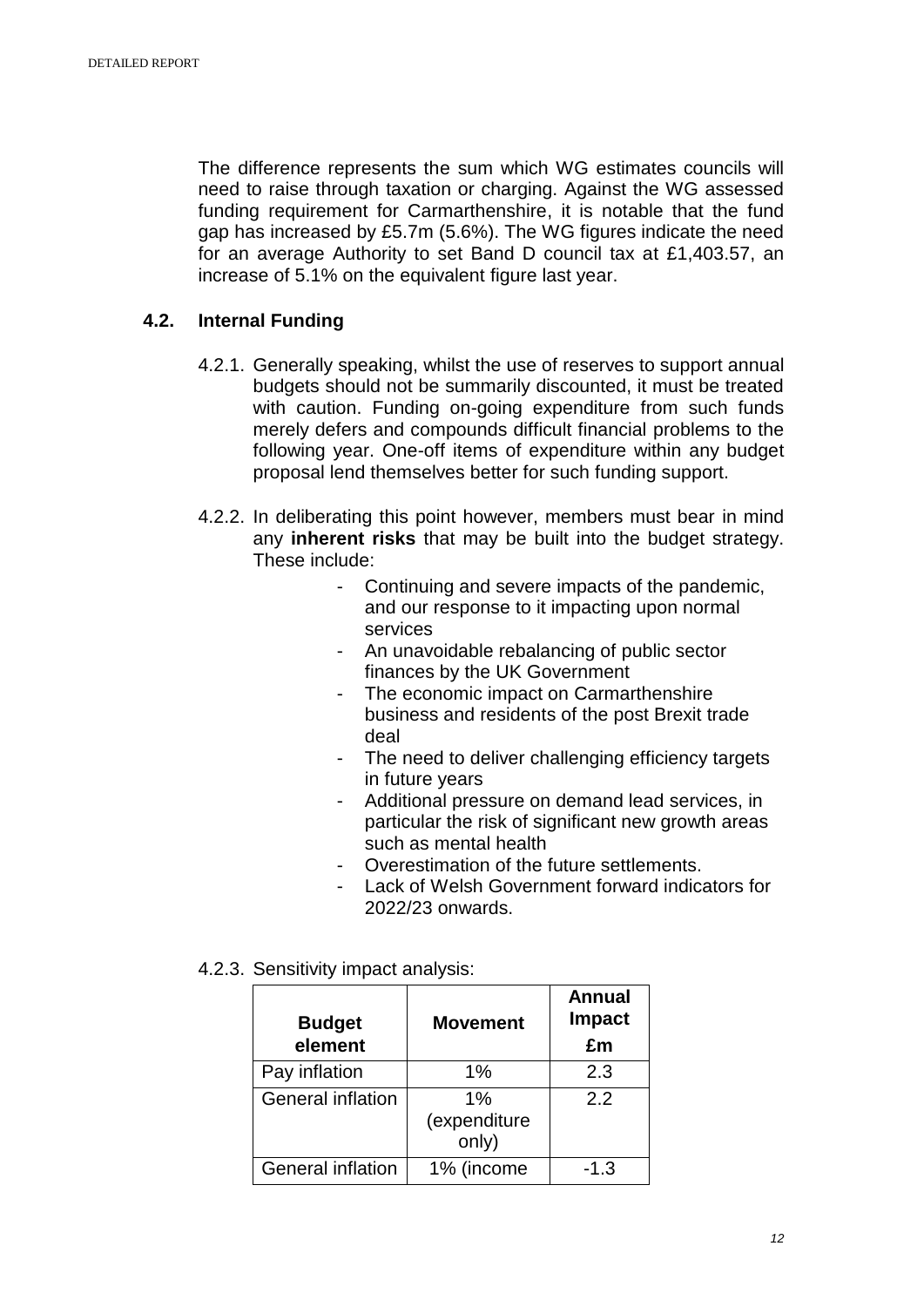|                        | only) |     |
|------------------------|-------|-----|
| <b>WG Settlement</b>   | 1%    | 2.8 |
| <b>Specific Grants</b> | $1\%$ | 1.0 |
| <b>Council Tax</b>     | 1%    | 0.9 |

4.2.4. The following table summarises the main categories of reserves held by the Authority.

|                           | $1st$ Apr | 31 <sup>st</sup> Mch | 31 <sup>st</sup> Mch | 31 <sup>st</sup> Mch |
|---------------------------|-----------|----------------------|----------------------|----------------------|
|                           | 2020      | 2021                 | 2022                 | 2023                 |
|                           | £'000     | £'000                | £'000                | £'000                |
| <b>Schools Reserves</b>   | $-2.001$  | -1,881               | -881                 | 119                  |
| <b>General Reserves</b>   | 11.221    | 13,033               | 13,033               | 13,033               |
| <b>Earmarked Reserves</b> | 91.617    | 75,887               | 37.028               | 29,369               |

## **4.3. School Reserves**

- 4.3.1. Schools have delegated responsibility for the management of their own finances. The level of reserves held by an individual school at any point in time will depend on a number of factors including the level of contingency fund that the school governing body considers appropriate and the particular plans each school has for expenditure. The forward forecast is based on the current year budget monitoring and an expectation of multi-year deficit recovery plans to be finalised.
- 4.3.2. Legislation allows schools to carry forward reserves from one financial period to another. Current guidance requires schools to limit their carry forward to £50,000 for Primary Schools and £100,000 for Secondary Schools or 5% of their budget dependent on what is greater. School Improvement officers continually work with schools to ensure they comply with the guidance. As at 31st March 2020, 45 primary, 6 secondary and one special school were in deficit.
- 4.3.3. A combination of reduced capitation expenditure and one-off Accelerated Learning Programme grant funding has led to the forecast of a small improvement in balances this year based on the currently available information.

## **5. GENERAL RESERVES**

5.1.1. In the changeable and challenging environment currently facing Local Government the Authority is committed to maintaining a reasonable level of General Reserves or Balances. Whilst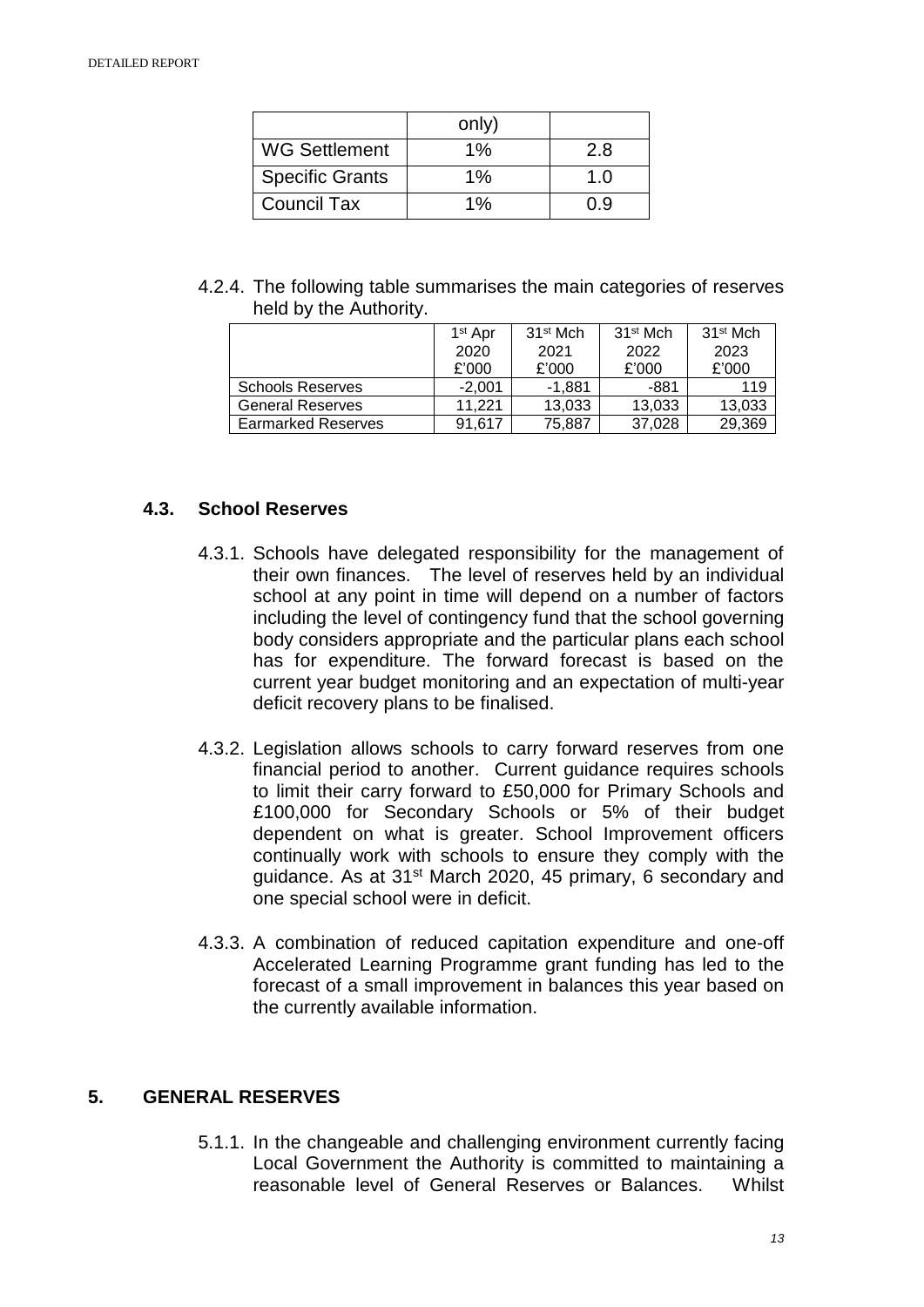there is no prescribed minimum level for Balances, Council has previously deemed 3% of net expenditure as being a prudent level, which has been accepted by our Auditors as being reasonable. As at 31st March 2020, General Reserves stood at £11.221m, or 2.9% of the proposed 2021/22 net revenue budget.

- 5.1.2. The overall level of Balances is taken into consideration each year when the annual budget is set and has on occasion been utilised to augment expenditure/reduce council tax. The 2020/21 budget was set on the basis of a nil transfer from General Reserves.
- 5.1.3. Given the scale of uncertainty outlined in the report and particularly the ongoing uncertainty around Brexit and pressures linked to the pandemic, where funding from WG into 2021/22 is unclear, it is deemed imprudent at this stage to assume any further support for future years budgets from the current General Reserves.

## **5.2. Earmarked Reserves**

5.2.1. The Authority holds earmarked reserves which have been set up to finance the delivery of specific projects, or in protecting the authority against future liabilities or issues. The reserves can be summarised as follows:

| <b>Reserve</b>                   | 31 March<br>2020<br>£'000 | 31 March<br>2021<br>£'000 | 31 March<br>2022<br>£'000 | 31 March<br>2023<br>£'000 |
|----------------------------------|---------------------------|---------------------------|---------------------------|---------------------------|
| Insurance                        | 12,194                    | 12.944                    | 13,694                    | 14,944                    |
| Capital Funds                    | 47,234                    | 41,285                    | 8,449                     | 2,241                     |
| Development Fund (inc. Schools)  | 1,637                     | 440                       | 815                       | 2,090                     |
| <b>Corporate Retirement Fund</b> | 4,299                     | 4.299                     | 3,299                     | 2,299                     |
| <b>Joint Ventures</b>            | 1,306                     | 418                       | 350                       | 316                       |
| Other                            | 24,947                    | 16,501                    | 10,421                    | 7,479                     |
| <b>TOTAL</b>                     | 91.617                    | 75.887                    | 37.028                    | 29.369                    |

5.2.2. As can be seen from the table above the level of earmarked reserves fluctuates greatly year on year, and whilst the level in each fund is not an exact science it is based on an informed estimate and past experience of the likely call on the authority in future years in line with the intended purpose of each reserve.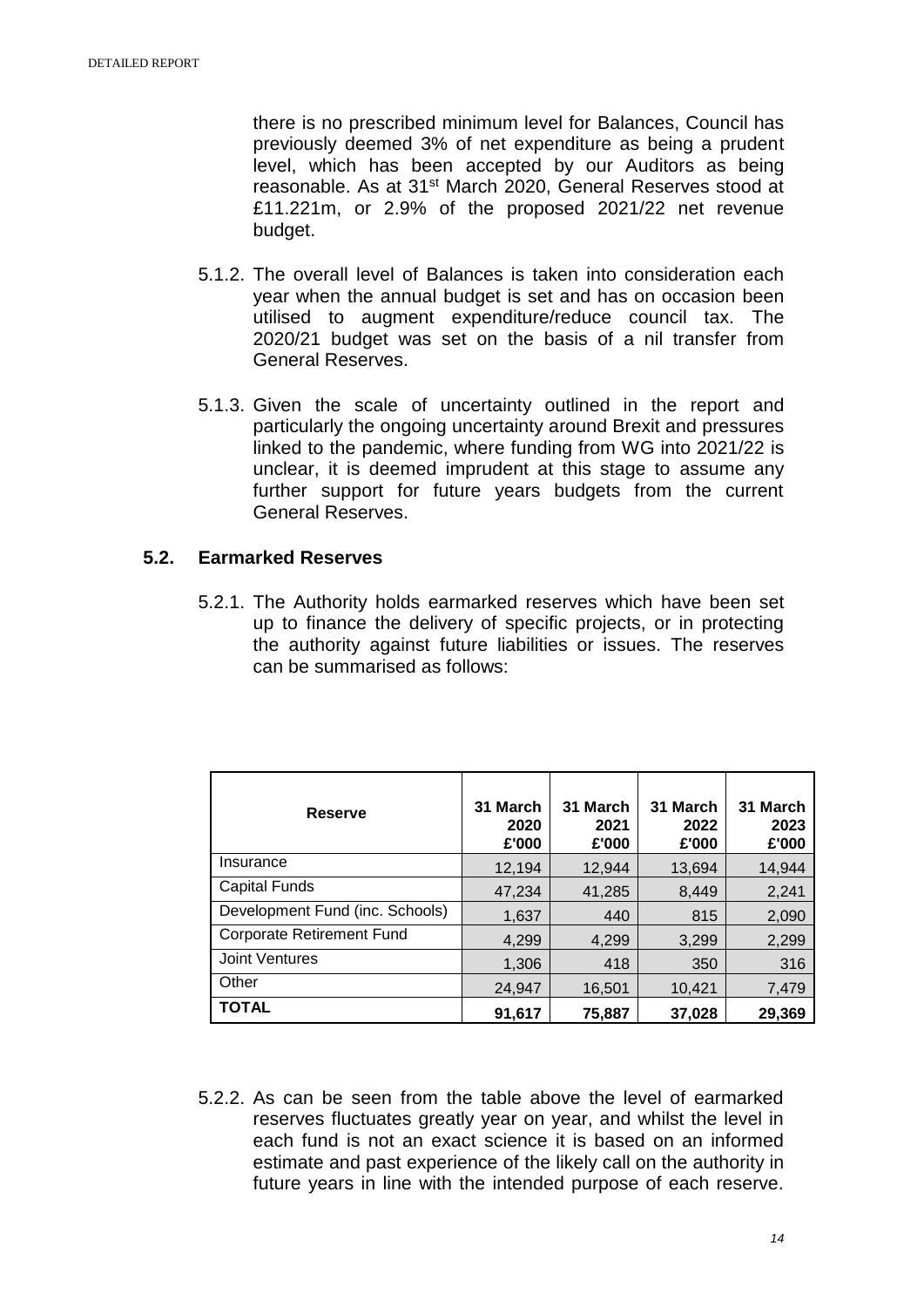Great care must therefore be taken when considering utilising such funds for purposes other than those which they were created as this could lead to the authority being faced with substantial unfunded liabilities in the future.

5.2.3. Taking account of the proposals within this report, including the use of reserves, the Director of Corporate Services confirms that overall the estimated level of financial reserves (as indicated above) is adequate for the financial year 2021/22, with the General Reserves being at the minimum that could be supported.

## **6. WELLBEING OF FUTURE GENERATIONS (WALES) ACT 2015**

**6.1.** In considering the budget proposals, members need to take into consideration the requirements of the Wellbeing of Future Generations (Wales) Act 2015. The Act requires that we must carry out sustainable development, improving the economic, social environmental and cultural well-being of Wales.

'… the public body must act in a manner which seeks to ensure that the needs of the present are met without compromising the ability of future generations to meet their own needs'

- **6.2.** In doing so, we must demonstrate the following 5 ways of working:
	- Looking at the long-term so that we do not compromise the ability of future generations to meet their own needs
	- Understanding the root causes of the issues to prevent them recurring
	- Taking an integrated approach so that we look at all well-being goals and objectives of other services and partners
	- Collaboration Working with others in a collaborative way to find shared sustainable solutions
	- Involving a diversity of population in decisions that affect them
- **6.3.** Carmarthenshire's Well Being objectives:

#### **Start Well**

1. Help to give every child the best start in life and improve their early life experiences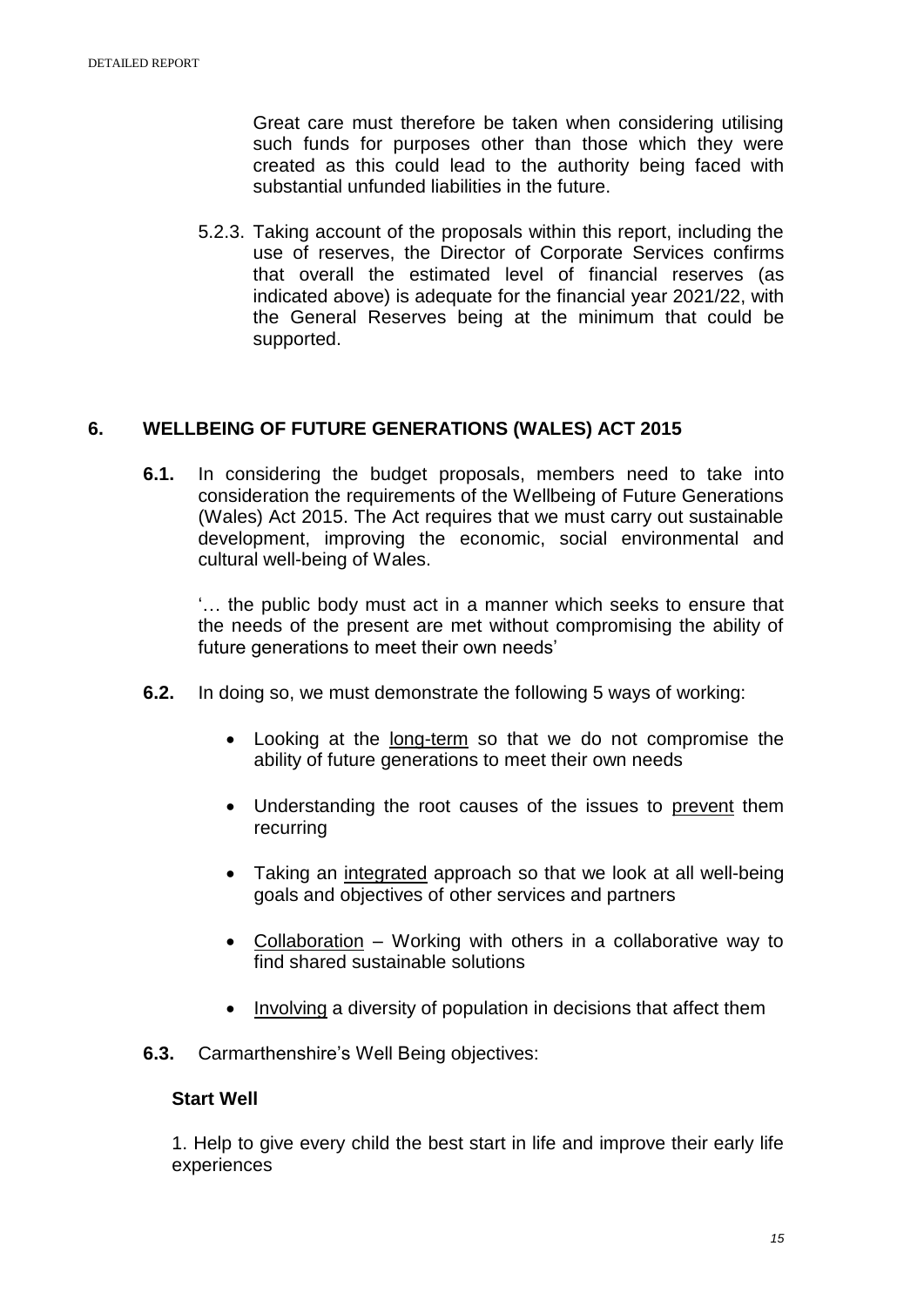- 2. Help children live healthy lifestyles
- 3. Continue to improve learner attainment for all

4. Reduce the number of young adults that are Not in Education, Employment or Training

## **Live Well**

5. Tackle poverty by doing all we can to prevent it, help people into work and improve the lives of those living in poverty

- 6. Create more jobs and growth throughout the county
- 7. Increase the availability of rented and affordable homes
- 8. Help people live healthy lives (tackling risky behaviour and obesity)
- 9. Support good connections with friends, family and safer communities

## **Age Well**

10. Support the growing numbers of older people to maintain dignity and independence in their later years

11. A Council wide approach to support Ageing Well in Carmarthenshire

#### **In a Healthy and Safe Environment**

- 12. Look after the environment now and for the future
- 13. Improve the highway and transport infrastructure and connectivity
- 14. Promote Welsh Language and Culture
- 15. Building a better council and making better use of Resources

## **7. MEDIUM TERM FINANCIAL PLAN AND COUNCIL TAX PROPOSAL 2021/22**

**7.1.** The table below provides members with a summary of the latest position which reflects the contents of this report.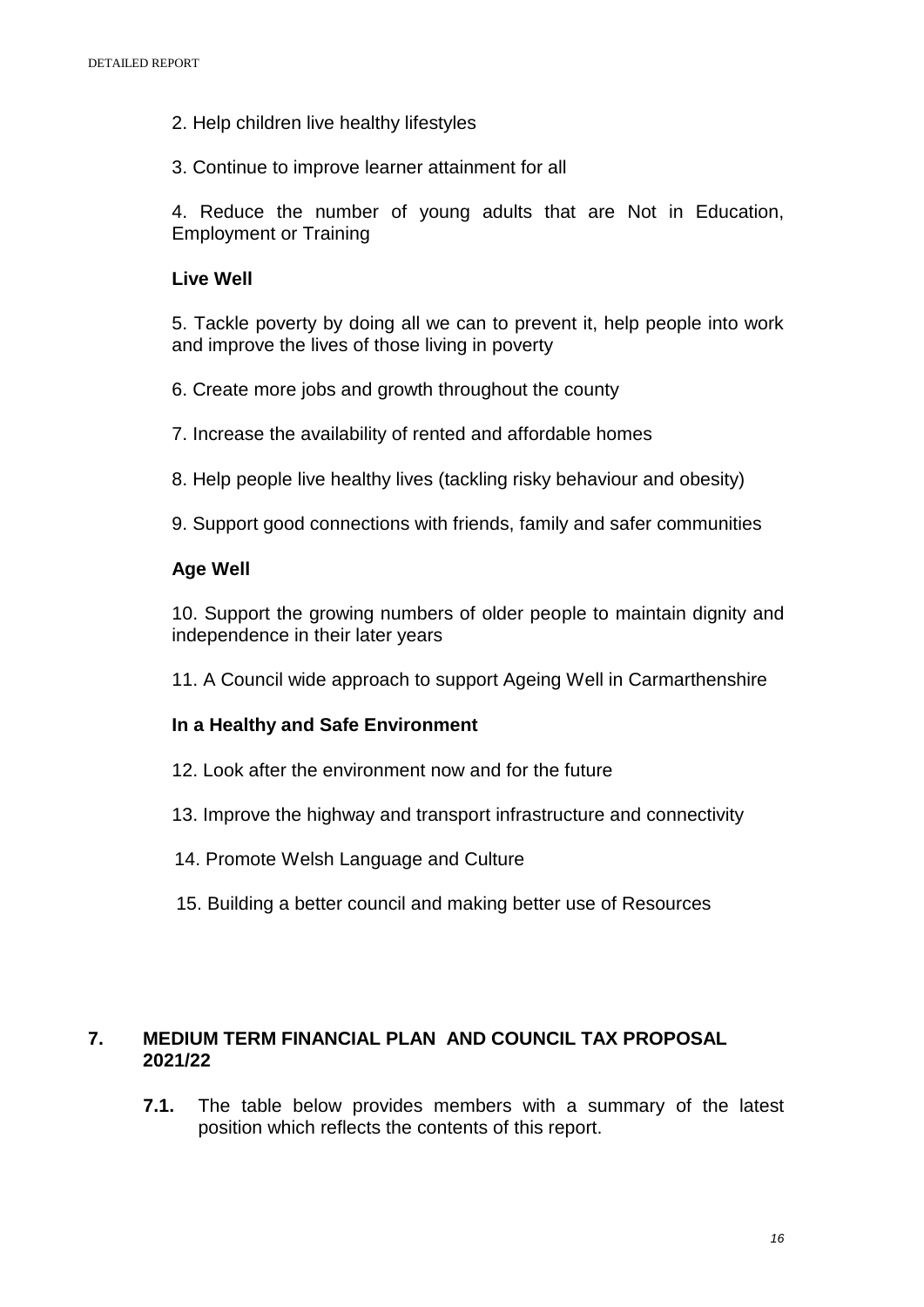Assuming that the Council Tax increase remains at the level proposed by Executive Board on  $18<sup>th</sup>$  January 2021 of 4.48%, this will give an estimated income from Council Tax of £102.370m which when addded to the Welsh Government settlement will provide a net available expenditure budget for the Authority of £387.190m. Once allowances have been made for new responsibilties, and the additional social services funding requirement, the balance available for Executive Board to respond to the budget consultation is £958k:

|                                    | 2021 - 2022 |            |        | 2022 - 2023 |        | 2023 - 2024 |
|------------------------------------|-------------|------------|--------|-------------|--------|-------------|
|                                    |             | £'000      |        | £'000       |        | £'000       |
| <b>Previous Years Budget</b>       |             | 371,593    |        | 387,190     |        | 397,657     |
| Validations/Adjustments            |             | 17,150     |        | 15,676      |        | 16,066      |
| <b>Validated Budget</b>            |             | 388,743    |        | 402,866     |        | 413,723     |
| less                               |             |            |        |             |        |             |
| Efficiency/Service Rationalisation |             | $-2,511$   |        | $-5,209$    |        | $-5,208$    |
|                                    |             |            |        |             |        |             |
| <b>Projected Budget</b>            |             | 386,232    |        | 397,657     |        | 408,515     |
| Potential sum available            |             | 958        |        |             |        |             |
|                                    |             | 387,190    |        | 397,657     |        | 408,515     |
| <b>WG Settlement</b>               |             |            |        |             |        |             |
| <b>RSG &amp; NNDR</b>              |             | $-284,820$ |        | $-290,517$  |        | $-296,327$  |
| <b>Call on Council Tax</b>         |             | 102,370    |        | 107,140     |        | 112,188     |
| Tax Base                           | 74,425      |            | 74,648 |             | 74,872 |             |
| <b>Council Tax Rate (Band D)</b>   | £           | 1,375.48   | £      | 1,435.27    | £      | 1,498.40    |
| Council Tax Increase               |             | 4.48%      |        | 4.35%       |        | 4.40%       |

A full summary of the Budget Build up can be seen in **Table 1**.

- 7.1.1. Years 2 and 3 of the Medium Term Financial Plan assume the identification and delivery of the current shortfall in savings proposals of £298k in 2022/23 and £1.664m in 2023/24.
- 7.1.2. It must be emphasised that the figures for the outer two years of the plan are indicative only and must therefore be treated with caution as the settlement figures, growth pressures and the inflation assumptions contained therein will all be subject to revision as the year progresses and firmer data becomes available.
- 7.1.3. As outlined in paragraph 4.1.7, Welsh Government has not provided figures for 2022/23 and beyond. As can be seen from both last and this year's budget process, despite significant increases in funding, the scale of pressures and uncertainty is